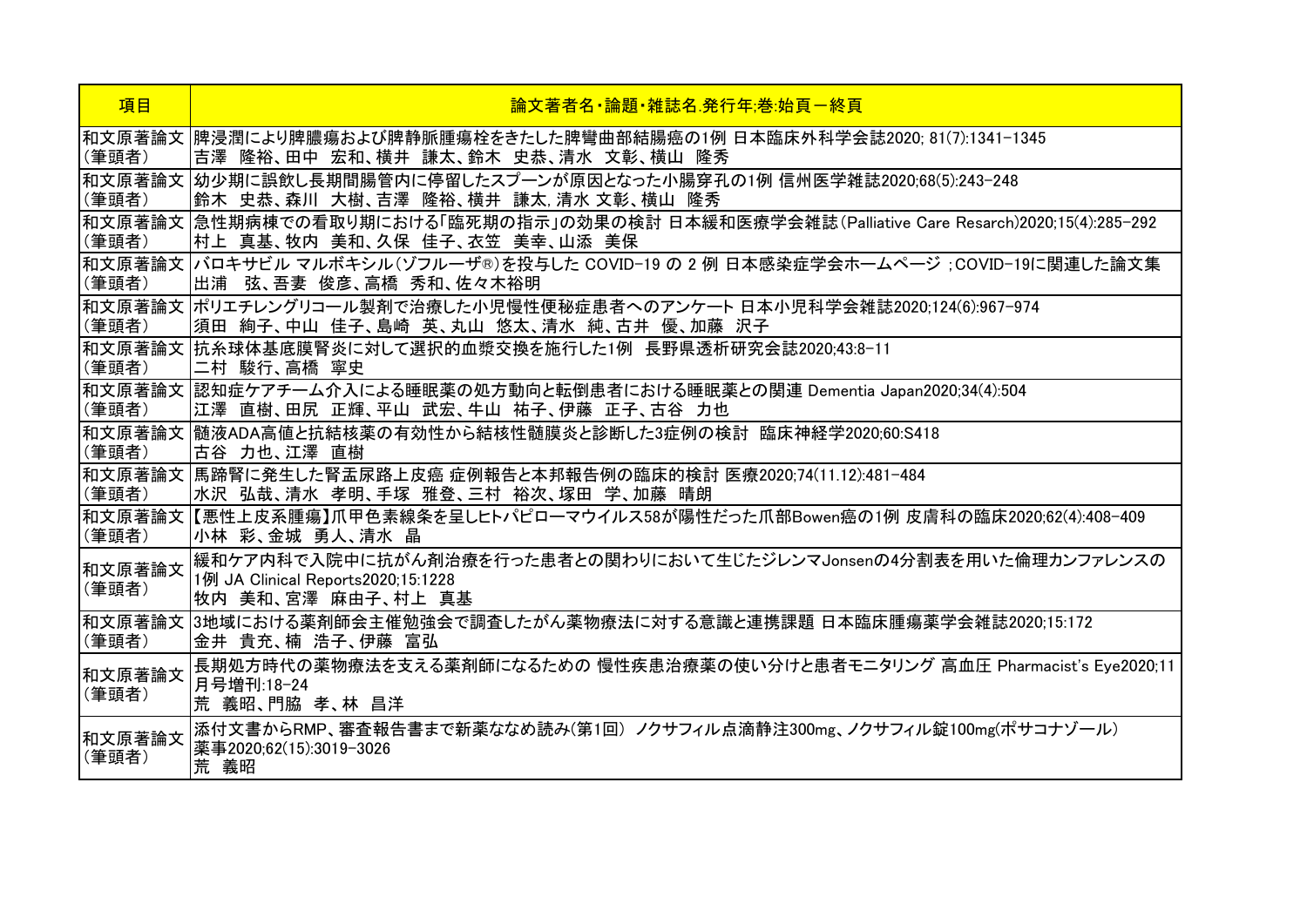| 項目                | 論文著者名•論題•雑誌名 発行年:巻:始頁-終頁                                                                                                                                                                                                                                                                                                                                                                                                                                                                                                                                                                                                                                                                                                                                       |
|-------------------|----------------------------------------------------------------------------------------------------------------------------------------------------------------------------------------------------------------------------------------------------------------------------------------------------------------------------------------------------------------------------------------------------------------------------------------------------------------------------------------------------------------------------------------------------------------------------------------------------------------------------------------------------------------------------------------------------------------------------------------------------------------|
| (筆頭者以外)           | 和文原著論文 心臓血管外科術後の経口摂取開始が遅延する要因について. 日本集中治療医学会雑誌2019; 26(3):163-169<br> 小口 和津子、山本 周平、寺島 さつき、水谷 瞳、岡本 梨江、吉村 康夫                                                                                                                                                                                                                                                                                                                                                                                                                                                                                                                                                                                                                                                     |
| 和文総説 著<br>書(筆頭者)  | IV私の手術手技 Atransabdominal preperitoneal approach(TAPP) 3. ヘルニア門右側からの環状切開による外鼠径ヘルニアに対する<br> TAPPおよびde novo型・大腿ヘルニアへの応用. 腹腔鏡下鼠径部ヘルニア修復術―施設導入から技術認定取得まで― Page58-64<br>横山 隆秀                                                                                                                                                                                                                                                                                                                                                                                                                                                                                                                                                                                        |
| 英文原著論文<br>(筆頭者)   | Wataru Takahashi. Takehiro Morita. Kiu Tanaka. Shougo Ide. Kouki Hujimori. Yasuhumi Takahashi.Determinant role of renal artery stenting<br>in recovery from acute worsening of atherosclerotic renal failure. Published online<br>高橋 済                                                                                                                                                                                                                                                                                                                                                                                                                                                                                                                         |
| 英文原著論文<br>(筆頭者)   | <u>Tezuka M</u> , Mizusawa H, Tsukada M, Mimura Y, Shimizu T, Kobayashi A, Takahashi Y, Maejima T.Severe necrosis of the glans penis<br>associated with calciphylaxis treated with partial penectomy.2020;3:133-136<br>手塚 雅登                                                                                                                                                                                                                                                                                                                                                                                                                                                                                                                                   |
| 英文原著論文<br>(筆頭者)   | Otsuka Hitomi, Izumi Makoto, Ota Eriko, Mochizuki Noriaki.Incidence of postsurgical pulmonary embolism and deep venous thrombosis: a<br>single-center retrospective observational study.2020;6:1of5-5of5<br>大塚 仁美                                                                                                                                                                                                                                                                                                                                                                                                                                                                                                                                              |
|                   | Koya Yasukawa, Akira Shimizu, <u>Takahide Yokoyama,</u> Koji Kubota, Tsuyoshi Notake, Hitoshi Seki, Akira Kobayashi, Yuji Soejima.Preventive<br> 英文原著論文  Effect of High-Dose Digestive Enzyme Management on Development of Nonalcoholic Fatty Liver Disease after<br>(筆頭者以外) Pancreaticoduodenectomy: A Randomized Controlled Clinical Trial.2020;231(6):658-669<br> 横山 隆秀                                                                                                                                                                                                                                                                                                                                                                                     |
| 英文原著論文<br>(筆頭者以外) | Hiroyoshi Ota, Koichi Sato, Takeshi Uehara, Tomoyuki Nakajima.Correlation of clinicopahpological features and LGR5 expression in colon<br>adenocarcinoma.2020;48<br>佐藤 幸一                                                                                                                                                                                                                                                                                                                                                                                                                                                                                                                                                                                      |
|                   | Takahashi, A., Ohira, H., Abe, K., Zeniya, M., Abe, M., Arinaga-Hino, T., Torimura, T., <u>Yoshizawa, K</u> ., Takaki, A., Kang, J. H., Suzuki, Y.,<br> 英文原著論文  Nakamoto, N., Inui, A., Tanaka, A., & Takikawa, H.Increasing incidence of acute autoimmune hepatitis: a nationwide survey in Japan.<br>(筆頭者以外) Scientific reports, 10(1), [14250].<br>吉澤 要                                                                                                                                                                                                                                                                                                                                                                                                     |
| 英文原著論文<br>(筆頭者以外) | Ayumi Sugiura , Satoru Joshita , Yuki Yamashita , Tomoo Yamazaki , Naoyuki Fujimori , Takefumi Kimura , Akihiro Matsumoto , Shuichi<br> Wada , Hiromitsu Mori , Soichiro Shibata , <u>Kaname Yoshizawa</u> , Susumu Morita , Kiyoshi Furuta , Atsushi Kamijo , Akihiro Iijima , Satoko<br>Kako, Atsushi Maruyama, Masakazu Kobayashi, Michiharu Komatsu, Makiko Matsumura, Chiharu Miyabayashi, Tetsuya Ichijo, Aki<br>Takeuchi , Yuriko Koike , Yukio Gibo , Toshihisa Tsukadaira , Hiroyuki Inada , Yoshiyuki Nakano , Seiichi Usuda , Kendo Kiyosawa , Eiji<br>Tanaka, Takeji Umemura. Effectiveness of Glecaprevir/Pibrentasvir for Hepatitis C: Real-World Experience and Clinical Features of<br>Retreatment Cases. Biomedicines 2020, 8(4), 74;<br>吉澤 要 |